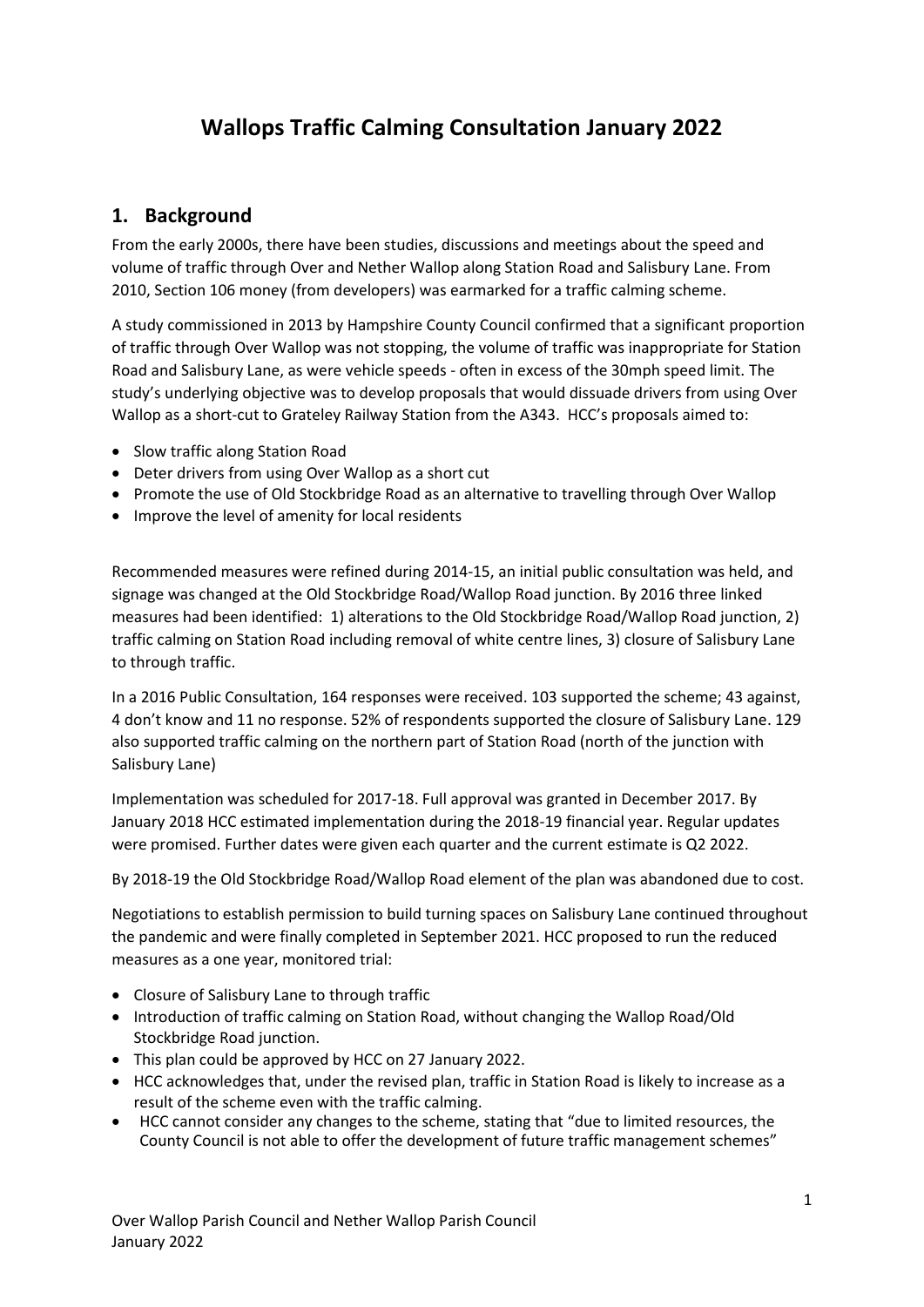Costs to deliver the pilot are estimated to be £289,000, predominantly the turning circles on Salisbury Lane. If the pilot were considered a failure, this money would not be available for any further traffic calming measures.

Success criteria have been reduced from a 5% reduction in traffic along Station Road, to any reduction in volume, to the current proposal of mitigating an increase in traffic with a reduction in speed. There has been no quantification of either the acceptable level of increase or the amount of speed reduction on Station Road which would be deemed successful.

This is the last traffic calming scheme that HCC proposes to implement. No other villages are in line for calming measures and this scheme is only active as a legacy commitment. HCC is clear that there is no alternative to the trial and that in the event that the trial is not a success, no further schemes would be brought forward. OWPC and NWPC would, however, continue to campaign in either event for the money which has been set aside for this specific location, for traffic calming, to be used in a credible way to the advantage of the Parishes. Both the local NDPs and the recent joint Parish Safer Travel Survey, highlight the safety, volume of traffic and speed concerns of residents.

With HCC agreement, Over and Nether Wallop Parish Councils decided to carry out a fresh consultation of parishioners to determine the level of support for the current traffic calming scheme. The consultation ran from 7-18 January 2022 following HCC agreement of the question to be asked.

# **2. Methodology**

### **Publicity:**

A Joint Parishes Working group was formed and a summary of the current situation written (Appendix ii). From 7 January this was advertised on both Parish websites, NextDoor.com, The Hub (OW) and The Pump (NW) – Parish email systems, as well as the NW Facebook page. Copies were put on all Parish Noticeboards in both Parishes, in the Wallops Shop, the White Hart Pub, the Nether Wallop Hall and the Parishes Hall. Both Chairmen emailed interested residents with a copy, asking them to help spread the word to their neighbours and Parish friends. The OW Councillor for Palestine distributed paper copies to Palestine residents. Alerted by Caroline Nokes MP, BBC Radio Solent carried out a range of interviews in Over Wallop and broadcast a short piece on traffic calming with live interviews with both Chairmen, highlighting how to get involved, on Friday 14 January.

### *Three methods of comment were offered:*

- 1. Using the link: https://tinyurl.com/Wallops-traffic-calming from 7-18 January 2022
- 2. Paper: forms for comment and details of the scheme (kindly provided by HCC) were available at the Wallops Parish Hall on 15 January 2022 from 10am – 4pm.
- 3. Phone: for those unable to use the link or attend the Wallops Parish Hall, comments could be telephoned to the Over Wallop Parish Clerk on 01264 772460 between 10am and 2pm on 14 January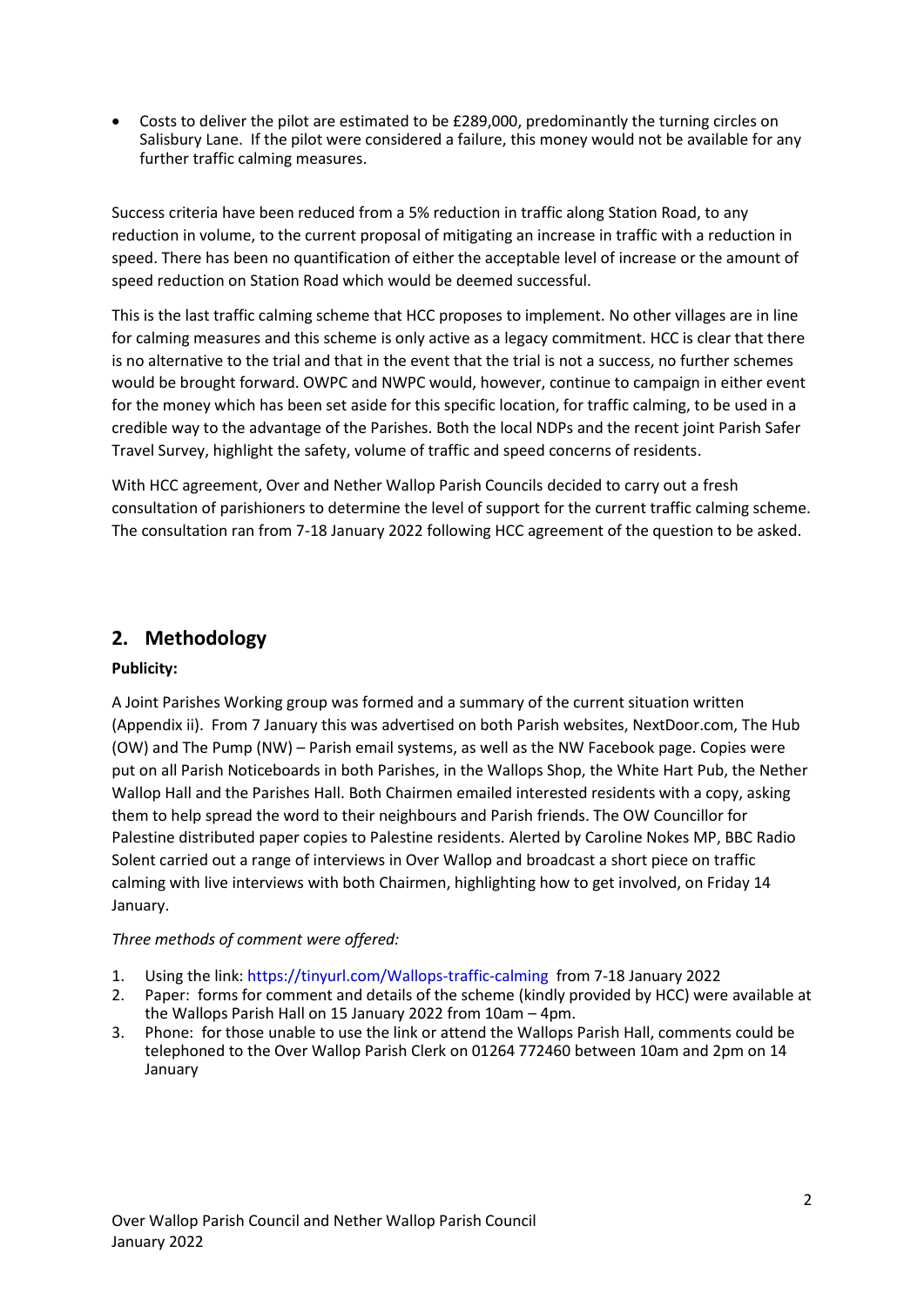#### **Question:**

The approved question was: **What Is Your View On This Trial?**

| Fully     | Partially | Neutral | Somewhat | Fully   |
|-----------|-----------|---------|----------|---------|
| Support   | Support   |         | Opposed  | Opposed |
| Comments: |           |         |          |         |

#### **Controls:**

- Online comments fed automatically into Google Forms. The Chairman of Over Wallop typed paper and phone votes into Google Forms, to create one consolidated version of the data. All paper and phone forms have been retained.
- One independent volunteer (not on the PC, not a resident of Station Road or Salisbury Lane) who created the Google Form, had access to names linked to votes.
- All information sent out had names removed. One member of OWPC reconciled votes with the address lists and elector numbers, and the Chairman of OWPC analysed and categorised the comments. Neither had access to names.

#### **Analysis:**

- 401 forms were received.
- 30 votes were disallowed, either because the household had voted more times than the number of electors listed on the Parish address lists supplied by TVBC electoral services, or because the address was not listed as being in the Parish. All the excess votes were consistent by household ie all voted in support, or all opposed. In each case the number of votes was reduced to the number of electors at that address.
- 371 votes were therefore counted, a 126% increase in the turnout since the 2016 consultation.
- Returns were analysed by street to determine the spread.
- Comments were categorised by theme and then grouped by subject.

# **3. Results**

What Is Your View On This Trial?

| <b>Fully Support</b> | <b>Partially Support</b> | Neutral | Somewhat Opposed | <b>Fully Opposed</b> |
|----------------------|--------------------------|---------|------------------|----------------------|
| 140                  | 38                       |         | 29               | 157                  |
|                      |                          |         |                  |                      |
| 178                  |                          |         | 186              |                      |
| 47.98%               |                          | 1.89%   | 50.13%           |                      |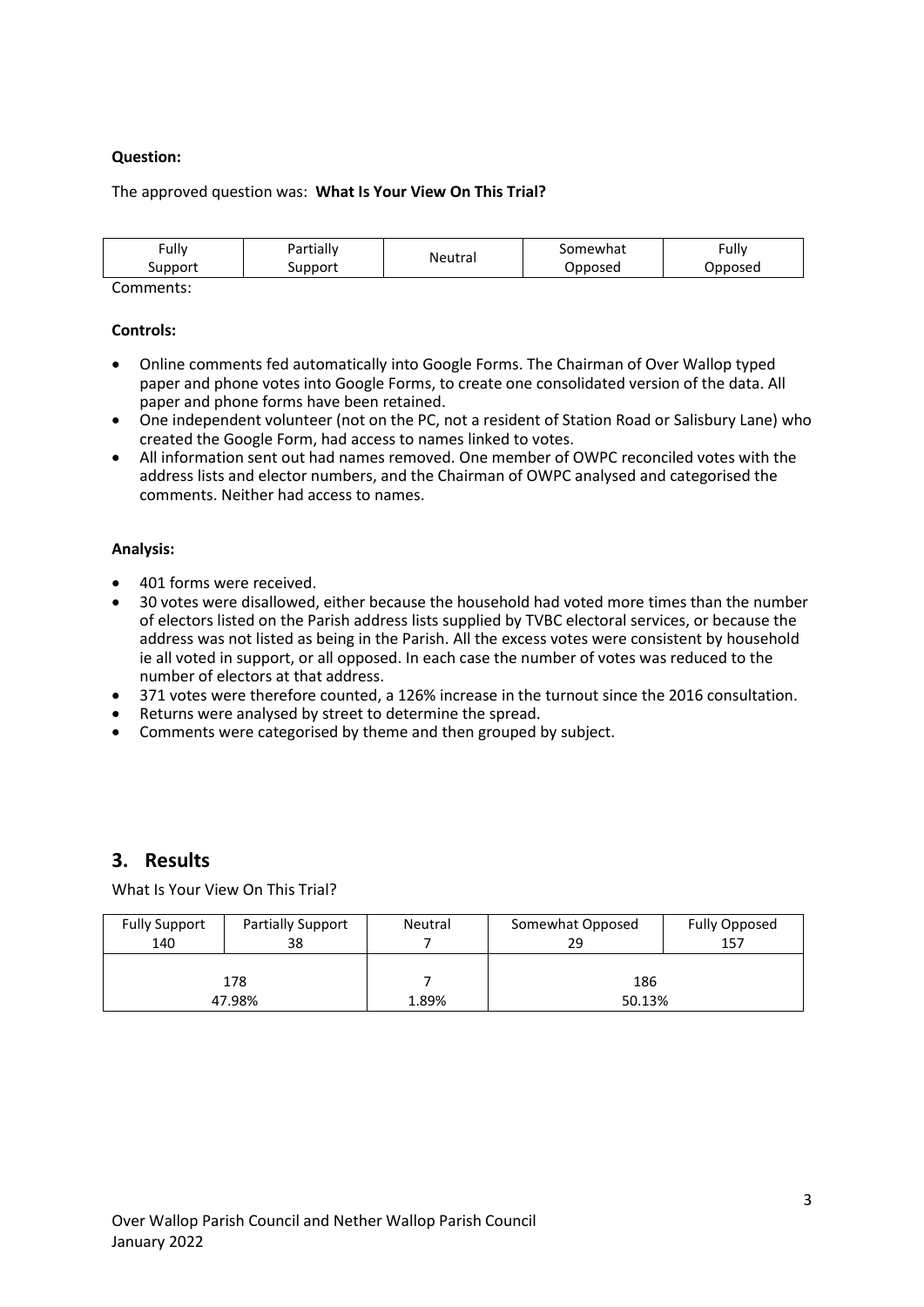#### *Distribution by location of voters:*

371 replies were received from across both parishes. In outline the distribution was:

| <b>Palestine</b>     | 20  | $(5.4\%)$ |                                  |     |
|----------------------|-----|-----------|----------------------------------|-----|
| Over Wallop*         | 280 | (75.5%)   | Station Rd/Orange Lane           | 129 |
|                      |     |           | Pound Rd/ Evans Close/Fine Acres | 67  |
|                      |     |           | King Lane/Craydown Lane          | 21  |
|                      |     |           | Salisbury Lane/Cottage Rd        | 63  |
| <b>Nether Wallop</b> | 58  | (15.6%)   | New Rd/Jacks Bush                | 16  |
|                      |     |           | <b>Farley Street</b>             | 12  |
|                      |     |           | Village                          | 30  |
| Kentsboro/B3084      | 13  | (3.5%)    |                                  |     |
| <b>Total</b>         | 371 | (100.0%)  |                                  |     |

\*Areas of both Station Road and Salisbury Lane are in Nether Wallop. See Appendix iv for full details

# **4. Comments**

327 comments were received. Many of them made multiple points which are reflected below (see Appendix v. for full text):

# **ABOUT SALISBURY LANE**

| <b>Comment Summary</b>                                       | <b>No. Mentions</b> |
|--------------------------------------------------------------|---------------------|
| Do It Now/Support for traffic calming trial                  | 58                  |
| Calm, not close, Salisbury Lane/Salisbury Lane one-way       | 30                  |
| Salisbury Lane is dangerous                                  | 19                  |
| Close Salisbury Lane / Close Salisbury Lane at A343 junction | 17                  |
| Don't close Salisbury Lane                                   | 10                  |
| Support closure but no turning circle near me                |                     |

# **ABOUT STATION ROAD**

| <b>Comment Summary</b>                                                          | <b>No. Mentions</b> |
|---------------------------------------------------------------------------------|---------------------|
| The plan is to protect Salisbury Lane at the expense of Station Road.           | 78                  |
| Calm and protect Station Road. Station Road is dangerous. The plan doesn't      | 55                  |
| address dangers on Station Road.                                                |                     |
| Speed concerns at northern end of Station Road where there are no plans for     | 22                  |
| calming                                                                         |                     |
| There isn't a problem on Station Road/ Station Road can cope/ This is NIMBYism/ | 10                  |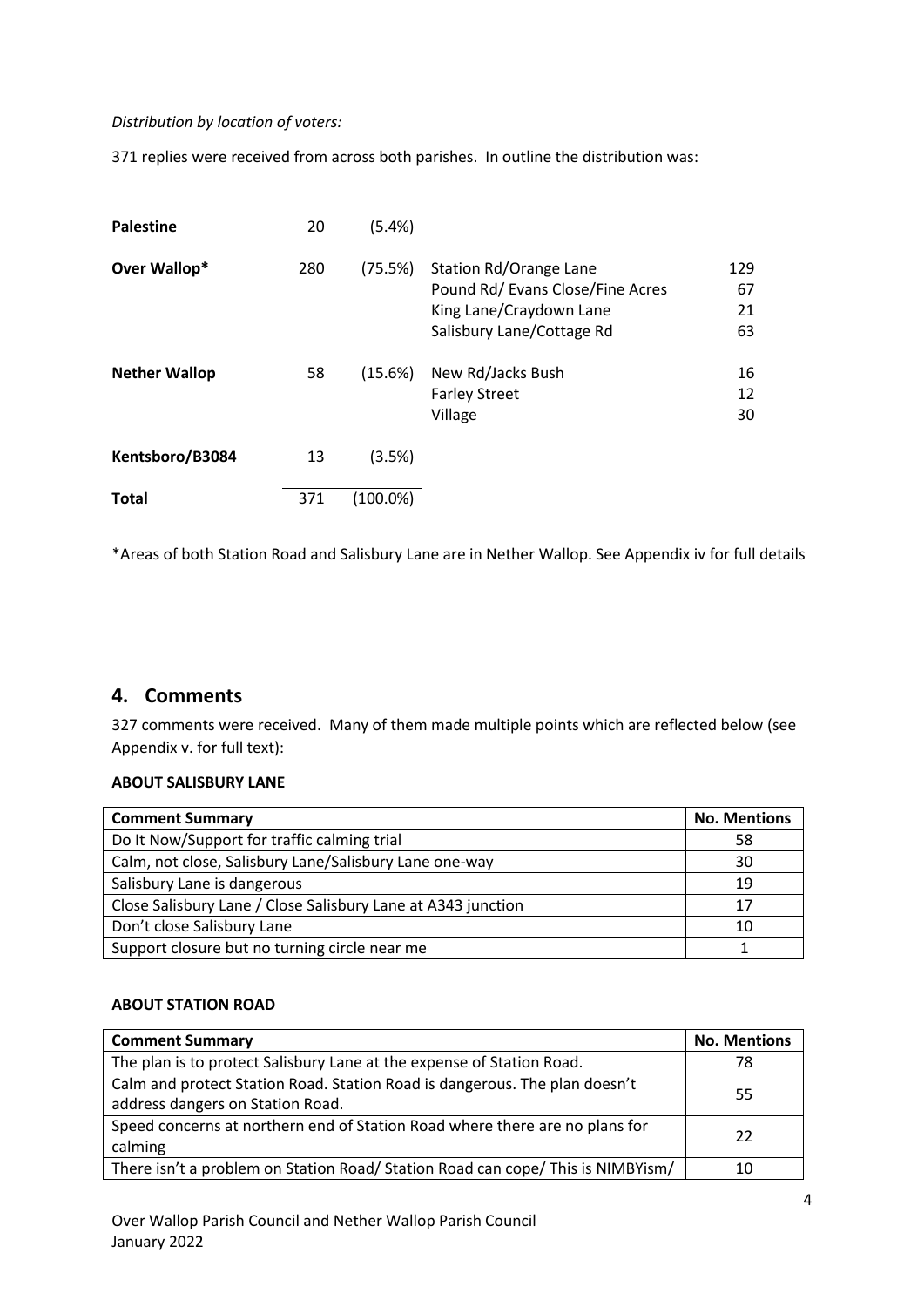| opposed will affect my commute/no<br>no calming |  |
|-------------------------------------------------|--|

# **SPEED & VOLUME**

| <b>Comment Summary</b>                                                    | <b>No. Mentions</b> |
|---------------------------------------------------------------------------|---------------------|
| Slow traffic down in Parish to 20mph                                      |                     |
| Concerns about volume of traffic on King Lane/Station Road/Kentsboro/A343 |                     |

#### **PROCESS**

| <b>Comment Summary</b>                                                                      | <b>No. Mentions</b> |
|---------------------------------------------------------------------------------------------|---------------------|
| Cost concerns                                                                               | 12                  |
| Success Criteria must be speed and volume. Qualitative measures also should be<br>included. | 10                  |
| Concerns about Parish Council's role and motivation                                         | 8                   |
| Whole plan ludicrous/disastrous/irrational for village                                      |                     |

#### **SUGGESTIONS**

| <b>Comment Summary</b>                                                   | <b>No. Mentions</b> |
|--------------------------------------------------------------------------|---------------------|
| Amend Wallop Road/Old Stockbridge Road junction. Improve Old Stockbridge | 44                  |
| Road/A343 junction.                                                      |                     |
| Improve crossroads at George/A343 first                                  | 19                  |
| Put pavements on Station Road / Salisbury Lane                           | 6                   |
| Traffic Calming throughout Parishes including cycle routes               | 5                   |
| Improved signage to stop lorries                                         |                     |
| Close Station Road at Catherston Stud                                    |                     |
| Focus on signage and chicane positioning                                 |                     |
| Keep hedges, banks and branches cut on Station Road                      | 4                   |

# **INDIVIDUAL COMMENTS**

| <b>Comment Summary</b>                             | <b>No. Mentions</b> |
|----------------------------------------------------|---------------------|
| Jack's Bush is worse                               |                     |
| Speed cameras on A343                              |                     |
| Cut off slip road by War Memorial for seating area |                     |
| Widen Salisbury Lane                               |                     |
| No Speed Bumps                                     |                     |
| Nether Wallop will see more traffic                |                     |
| Put in average speed cameras                       |                     |

# **5. Conclusion**

Over and Nether Wallop Parish Councils are pleased that the parishioners have been given a chance to make their views known on the amended scheme. The response demonstrates that strong views